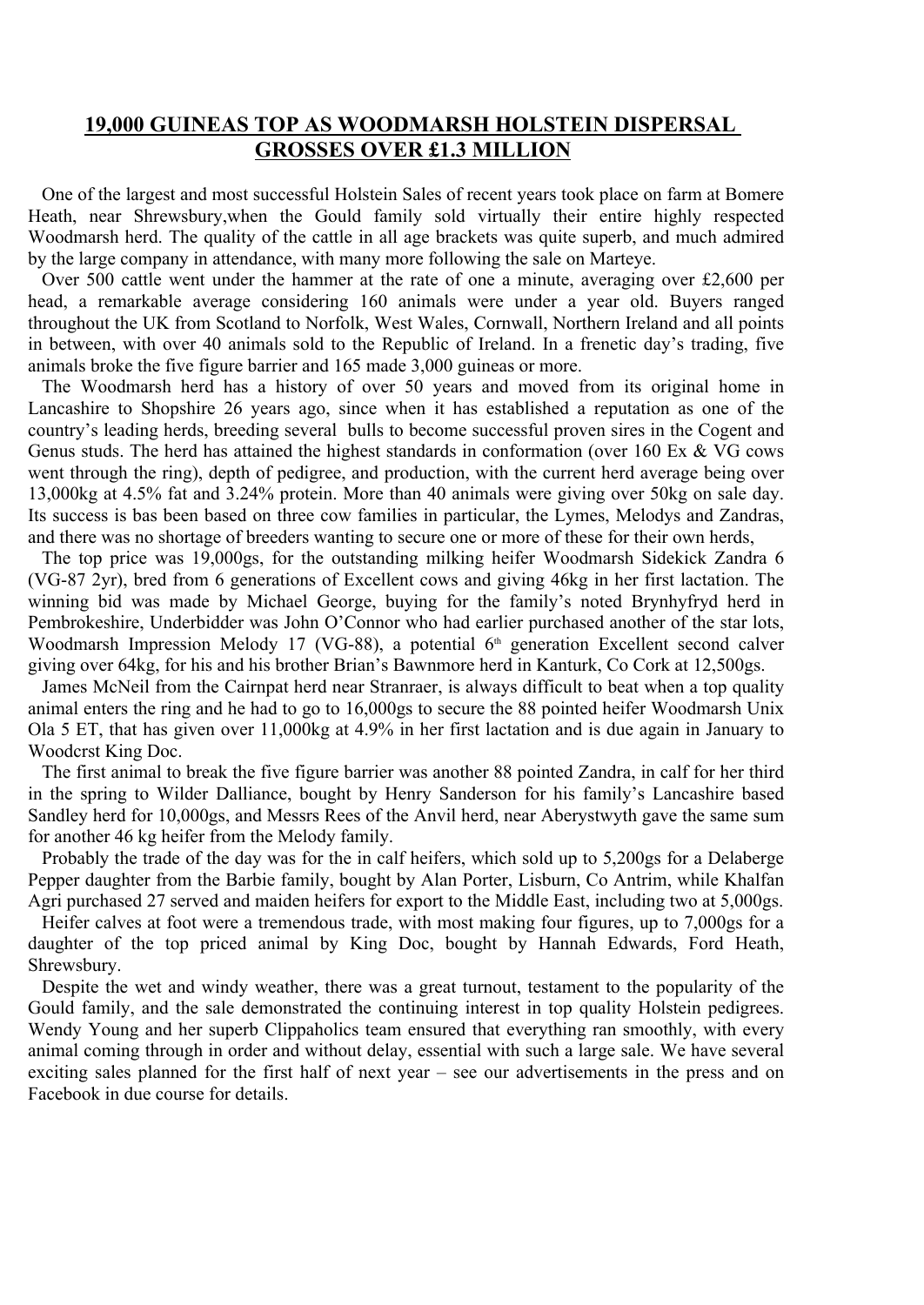|      | <b>TOP PRICES</b>                   |                                              |        |
|------|-------------------------------------|----------------------------------------------|--------|
| 235  | W.Sidekick Zandra 6 (VG-87 2yr)     | J.W.C.George & Sons (Brynhyfryd)             | 19,000 |
| 169  | W.Unix Ola 5 ET (VG-88 2yr)         | R.McNeil Ltd (Cairnpat)                      | 16,000 |
| 123  | W.Impression Melody 17 (VG-88)      | B & J.O'Connor (Bawnmore)                    | 12,500 |
| 66   | W.Impression Zandra (VG-88)         | G.H.Sanderson & Family (Sandley)             | 10,000 |
| 227  | W.MVP Melody 5 (VG-86 2yr)          | L.E & P.M. Rees & Son (Anvil)                | 10,000 |
| 165  | W.Elayo Melody Red 2 ET (VG-85 2yr) | R.McNeil Ltd (Cairnpat)                      | 8,000  |
| 212  | W.MVP Lyme 4 (VG-86 2yr)            | L.E & P.M.Rees & Son (Anvil)                 | 7,500  |
| 326  | W.Rubicon Zandra 3                  | R.McNeil Ltd (Cairnpat)                      | 7,500  |
| 201  | W.1stClass Melody 7 (VG-87 2yr)     | L.E & P.M.Rees & Son (Anvil)                 | 7,000  |
| 235  | W.King Doc Zandra 7                 | Hannah Edwards                               | 7,000  |
| 31   | W.Abro Lyme (Ex-92)                 | S.McCrystal (Gulladuff)                      | 6,200  |
| 45   | Cramar Swallow A Cutes ET (VG-88)   | B & J.O'Connor (Bawnmore)                    | 6,000  |
| 45A  | W.Cyprus Cutes                      | R.McNeil Ltd (Cairnpat)                      | 6,000  |
| 145  | W.Dorcy Melody 12 (VG-87)           | Martin Evans Farming Ltd (Priddbwll)         | 6,000  |
| 170  | W.Unix Ola 4 ET (VG-87 2yr)         | J.Lomax & Son (Chorlton)                     | 6,000  |
| 19   | W. Silver Neoma (Ex-92)             | K.J & C.S.Wilson Ltd (Warnelview)            | 5,500  |
| 61   | Sterndale Sender Zip (VG-88)        | W.W.Neilson (Overside)                       | 5,400  |
| 173  | W.MVP Prudence (VG-86 2yr)          | P & M.Timmis (Westvalley)                    | 5,400  |
| 281  | W.Pepper Barbie                     | A.P.Porter (Drumport)                        | 5,200  |
| 244  | W.Spring Barbie 2 ET                | A.H.Wilson (Tregibby)                        | 5,000  |
| 283  | W.Silver Melody 12                  | Khalfan Agri- export to Middle East          | 5,000  |
| 284  | W.Spring Barbie ET                  | Khalfan Agri- export to Middle East          | 5,000  |
| 358  | W.Pepper Zandra 7                   | A.Black (Keely)                              | 5,000  |
| 399  | W.King Doc Zandra 2                 | D.R & B.M.Thomas (Churchvale)                | 5,000  |
| 161  | W.MVP Zandra 3 (VG-87 2yr)          | N.W.Roberts (Dulais)                         | 4,800  |
| 174  | W.MVP Shower (VG-86 2yr)            | Martin Evans Farming Ltd (Priddbwll)         | 4,800  |
| 245  | W.MVP Barbie 3 ET                   | F.G. Windsor & Son (Hendomen)                | 4,800  |
| 280  | W.Unix Zandra 8 ET                  | Khalfan Agri- export to Middle East          | 4,800  |
| 290  | W.Sidekick Melody 4                 | Khalfan Agri- export to Middle East          | 4,800  |
| 273  | W. Evolution Melody 2               | A.L.Moore & Partners (Danevalley)            | 4,700  |
| 74   | W.Control Melody 2 (VG-85)          | Martin Evans Farming Ltd (Priddbwll)         | 4,600  |
| 137  | W. Seaver Lyme 2 (VG-85 2yr)        | Pinniger & Sons (Pinnupp)                    | 4,600  |
| 156  | W. Unix Melody 3 (VG-85)            | J.S.Bird (Bartonwood)                        | 4,600  |
| 167  | W. Secretariat Neoma (VG-86 2yr)    | J.M & S.C.Wadsworth (Mourneview)             | 4,600  |
| 171  | W.Unix Ola 3 ET (VG-86 2yr)         | N & S.McCann (Simlahill)                     | 4,600  |
| 277  | W.Rubicon Ghost ET                  | A.L.Moore & Partners (Danevalley)            | 4,600  |
| 70   | W.Doorman Zandra 8 ET (Ex-92)       | ML Farming (Crystalclear)                    | 4,500  |
| 77   | W.Impression Edda 3 (Ex-91)         | P.J.Waring & Son (Winton)                    | 4,500  |
| 131  | W.Seaver Melody 5 (VG-87)           | R.L.Edwards (Delacre)                        | 4,500  |
| 204  | W. Sidekick Zandra (VG-87 2yr)      | B & I.Carr (Iford)<br>4,500                  |        |
| 246  | W.Rubicon Ghost 2 ET                | C.Thomasson & Son (Norville)<br>4,500        |        |
| 54   | W.Dorcy Melody 7 (Ex-91)            | R.McNeil Ltd (Cairnpat)<br>4,400             |        |
| 55   | W.Cayle Melody 2 (Ex-92)            | Pinniger & Sons (Pinnupp)                    | 4,400  |
| 143  | W.Unix Zandra ET (VG-87 2yr)        | K.J & C.S. Wilson Ltd (Warnelview)<br>4,400  |        |
| 108  | W.Shottle Lyme 2 ET (VG-87)         | J.O. Williams Farming (Rosehip)<br>4,300     |        |
| 194A | Lynholme Doorman Elegance           | 4,300<br>R.Stewart                           |        |
| 278  | W.Pepper Zandra                     | Khalfan Agri- export to Middle East<br>4,200 |        |
|      |                                     |                                              |        |